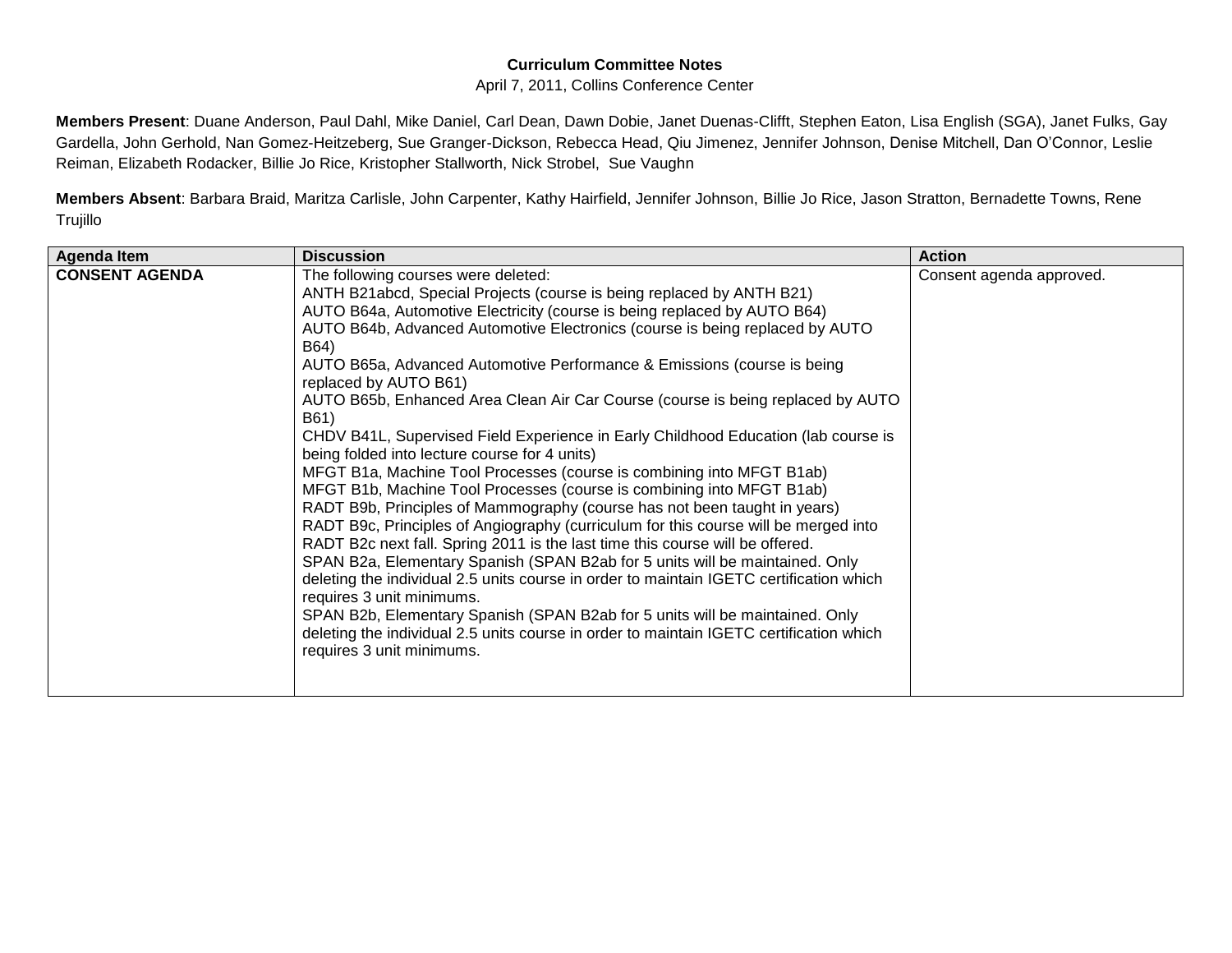| <b>SURVEY RESULTS FOR</b><br><b>CURRICULUM COMMITTEE</b><br><b>RESTRUCTURE,</b><br><b>MULTICULTURAL</b><br><b>REQUIREMENT AND BUDGET</b><br><b>CRITERIA</b> | The majority responding to the survey regarding the committee restructure favored an<br>internal GE subcommittee of experts within the CC and limiting GE comments and<br>suggestions to a small well-trained group.<br>Janet has combined the Curriculum, General Education, and Extended Learning<br>Committees as one group in the CurricUNET approval queue.<br>The majority voted in favor of two faculty co-chairs with reassigned time and definitive<br>roles. The idea of having a co-chair elect, a co-chair, and an exiting chair was<br>suggested.                                                                                                                                                                                                                                                                                                                                                                                                                                                                        | Nick Strobel will talk to the GE<br>component of the CC in an effort to<br>identify a group of GE experts.<br>Planning and workload for next year<br>will be an agenda item for the next<br>CC meeting.<br>Janet asked the committee to look at<br>the co-chair duties again and send<br>her feedback.                                                   |
|-------------------------------------------------------------------------------------------------------------------------------------------------------------|---------------------------------------------------------------------------------------------------------------------------------------------------------------------------------------------------------------------------------------------------------------------------------------------------------------------------------------------------------------------------------------------------------------------------------------------------------------------------------------------------------------------------------------------------------------------------------------------------------------------------------------------------------------------------------------------------------------------------------------------------------------------------------------------------------------------------------------------------------------------------------------------------------------------------------------------------------------------------------------------------------------------------------------|----------------------------------------------------------------------------------------------------------------------------------------------------------------------------------------------------------------------------------------------------------------------------------------------------------------------------------------------------------|
|                                                                                                                                                             | Janet went over the budget criteria comments briefly. The criteria feedback will be<br>sent to the Budget Impact Subcommittee                                                                                                                                                                                                                                                                                                                                                                                                                                                                                                                                                                                                                                                                                                                                                                                                                                                                                                         | The curriculum change boxes have<br>been reinstated in CurricUNET.<br>Content review can now be viewed,<br>but the format needs improvement.                                                                                                                                                                                                             |
| <b>PROGRAM REVIEW INPUT</b>                                                                                                                                 | The IEC Committee is asking for input to the Program Review Process (PRP)<br>Curriculum review is an integral part of the PRP. Janet said that the bulk of the work<br>done this year was to accommodate departments which would be going through<br>program review next semester. The idea of linking budget to an annual program<br>review is being discussed and every six years a larger group would review the<br>integration. It was suggested that there ought to be a way to continue the curriculum<br>review independent of the program review. The committee provided feedback to Janet.                                                                                                                                                                                                                                                                                                                                                                                                                                   | Details need to be worked out. Janet<br>will share the committee's feedback<br>with IEC.                                                                                                                                                                                                                                                                 |
| <b>BIOLOGY DEPARTMENT</b><br><b>STATEMENT ABOUT LOCAL</b><br><b>REQUIREMENTS</b>                                                                            | In response to President Chamberlain's challenge to "get students out of BC" by<br>removing barriers, the Biology Department is proposing that content covered in BIOL<br>B18 or BIOL B32 or BIOL B33 fulfill the Health Requirement for graduation. Leslie<br>Reiman explained that the department is proposing to make it easier for students to<br>get their degree and move on. Nursing students take a lot of biology courses, and<br>those courses cover the same material but in greater depth. She distributed copies of<br>the HLED B1 SLO's, course content, and the Biology SLO's and course content. There<br>was a lot of discussion back and forth with respect to content taught in Health and<br>content taught in Biology and the SLO's. Dan cautioned about designing our courses<br>to meet as many things as possible.                                                                                                                                                                                            | John Gerhold moved, and Gay<br>Gardella seconded, that the Biology<br>Department's request be approved<br>based on today's discussion. The<br>motion died for lack of a vote. Carl<br>Dean moved that the request to<br>make the biology courses meet the<br>Health requirement be denied.<br>Leslie will take the discussion back<br>to the department. |
| <b>C-ID DESCRIPTORS</b>                                                                                                                                     | Janet announced that Sue Granger-Dickson has been appointed as the Articulation<br>Officer. Sue has been submitting course outlines for review and assignment of a C-ID<br>number for the new transfer degrees. C-ID is a course identification numbering system<br>to increase articulation. The State Chancellor's Office held a webinar on the transfer<br>degrees. Initially a non-transfer level course could be part of the TMC List C<br>requirements. However, discussion during the webinar indicated that in order for<br>colleges to maintain agreements with the CSU's, they had to get stricter. The<br>Curriculum Committee approved the COMM AA-T with the stipulation that COMM B10<br>be removed from the TMC template. However, the department asked that it be<br>maintained as part of the degree proposal. Janet asked if the committee was okay<br>with her making minor changes to the COMM template in the event some of the<br>courses don't meet the requirements. Janet said that COMM B10 was replaced by | John Gerhold moved retroactive<br>approval for those degrees. Motion<br>seconded and approved.<br>Janet will advise A. Todd to come up<br>with a back-up plan for the next<br>meeting.                                                                                                                                                                   |